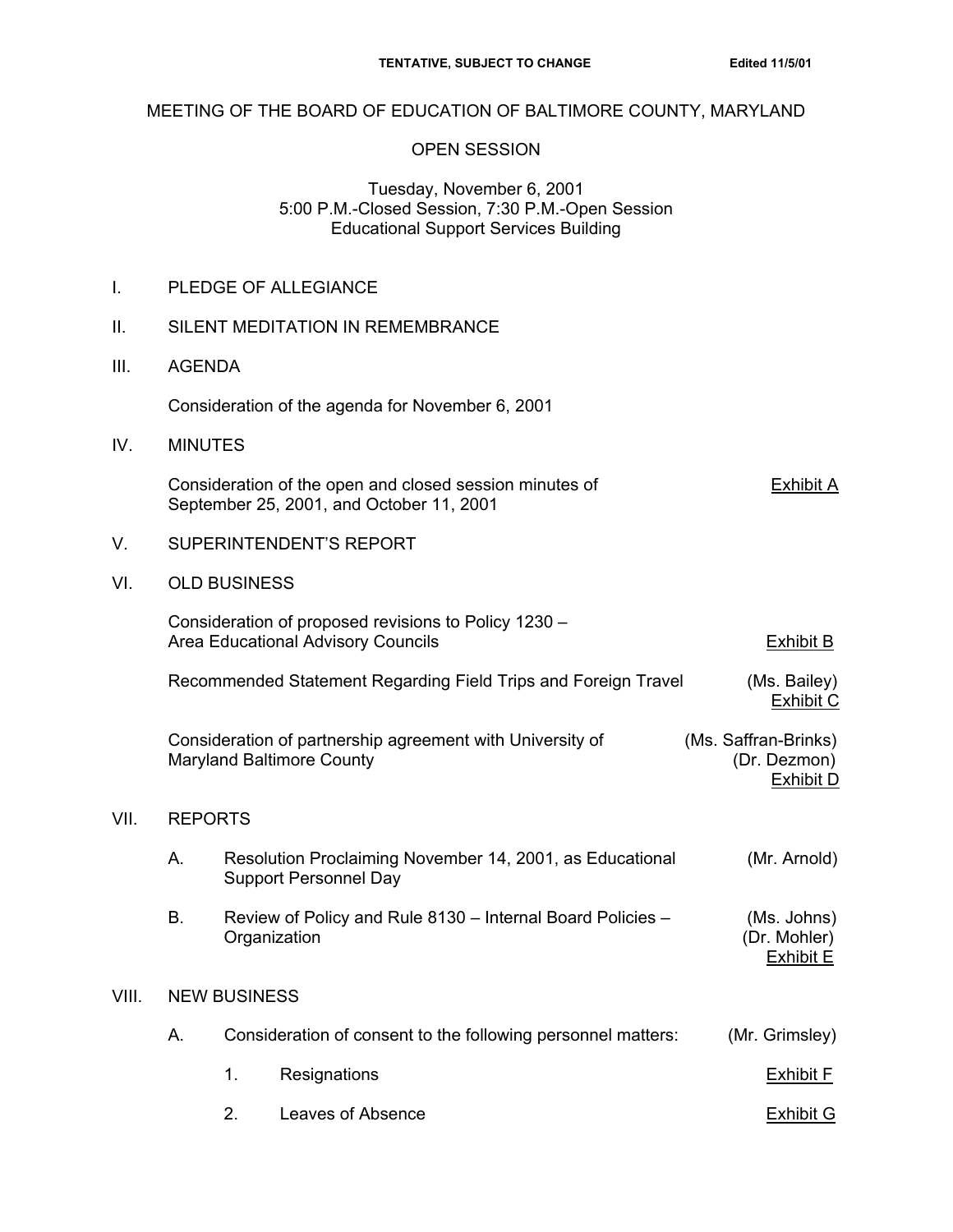# VIII. NEW BUSINESS (Cont.)

|    | 3. | Deceased                                                                                                                                              | <b>Exhibit H</b>           |
|----|----|-------------------------------------------------------------------------------------------------------------------------------------------------------|----------------------------|
| В. |    | Consideration of consent to the following contract awards:                                                                                            | (Ms. Burnopp)<br>(Mr. Gay) |
|    | 1. | On-call Elevator Maintenance and Repair                                                                                                               | <b>Exhibit I</b>           |
|    | 2. | System Programmer                                                                                                                                     |                            |
|    | 3. | Time and Materials Roof Repair Services                                                                                                               |                            |
|    | 4. | Lumber                                                                                                                                                |                            |
| C. |    | Consideration of consent to the following Building<br>Committee recommendations:                                                                      | (Building Committee)       |
|    | 1. | Hazardous Material Abatement for Major Maintenance<br>Renovation Project - Hawthorne Elementary School                                                | <b>Exhibit J</b>           |
|    | 2. | Change Order - Major Maintenance Renovation Project -<br><b>Pleasant Plains Elementary School</b>                                                     | <b>Exhibit K</b>           |
|    | 3. | Change Order - Major Maintenance Renovation Project -<br><b>Woodmoor Elementary School</b>                                                            | <b>Exhibit L</b>           |
|    | 4. | Change Order - Major Maintenance Renovation Project -<br><b>Sussex Elementary School</b>                                                              | <b>Exhibit M</b>           |
|    | 5. | Change Order - Design Services and Construction<br>Administration for Major Maintenance Renovation Project -<br><b>Battle Grove Elementary School</b> | <b>Exhibit N</b>           |
|    | 6. | Change Order - Design Services for Major Maintenance<br>Renovation Project - Chesapeake Terrace Elementary School                                     | <b>Exhibit O</b>           |
|    | 7. | Change Order – Design Services for Major Maintenance<br>Renovation Project - Mars Estates Elementary School                                           | <b>Exhibit P</b>           |
|    | 8. | Change Order - Design Services for Major Maintenance<br>Renovation Project - Owings Mills Elementary School                                           | <b>Exhibit Q</b>           |
|    | 9. | Major Maintenance Renovation Projects - Increase<br>Contingency Authorization - Various Elementary Schools                                            | <u>Exhibit R</u>           |